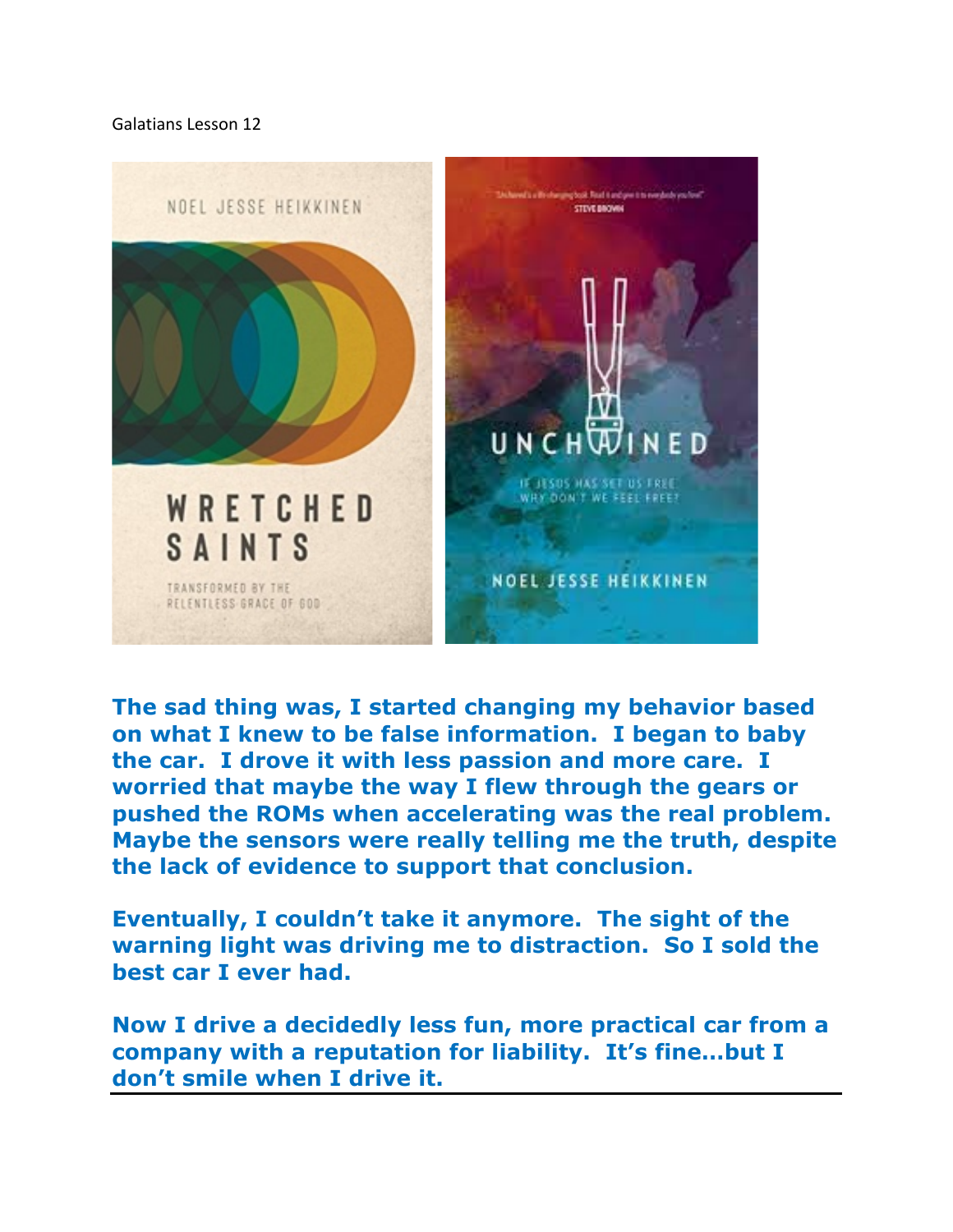**Gal 5:1 Christ has liberated us to be free.**

**"Death Was Arrested" by North Point Worship**

*Oh, we're free, free Forever we're free Come join the song Of all the redeemed Yes, we're free free Forever amen When death was arrested and my life began*



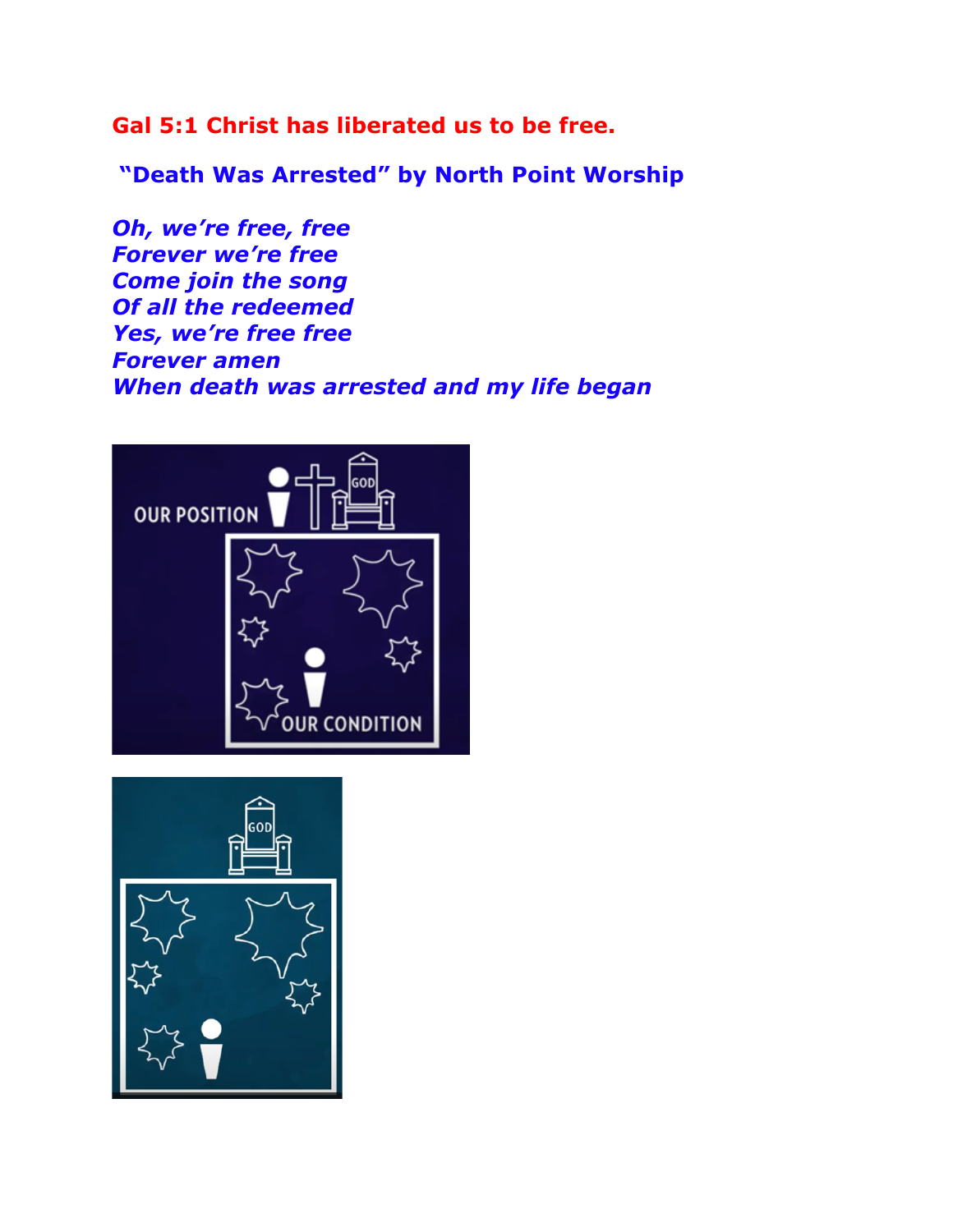

LIVE LIFE **FROM OUR POSITION AND NOT OUR CONDITION.** 

## **1 Peter 2:9–10 (HCSB)**

**9 But you are a chosen race, a royal priesthood, a holy nation, a people for His possession, so that you may proclaim the praises of the One who called you out of darkness into His marvelous light.** 

**10 Once you were not a people, but now you are God's people; you had not received mercy, but now you have received mercy.** 

## **2 Timothy 1:9 (HCSB)**

**9 He has saved us and called us with a holy calling, not according to our works, but according to His own purpose and grace, which was given to us in Christ Jesus before time began.** 

**Ephesians 1** 

**4 For He chose us in Him, before the foundation of the world, to be holy and blameless in His sight. In love**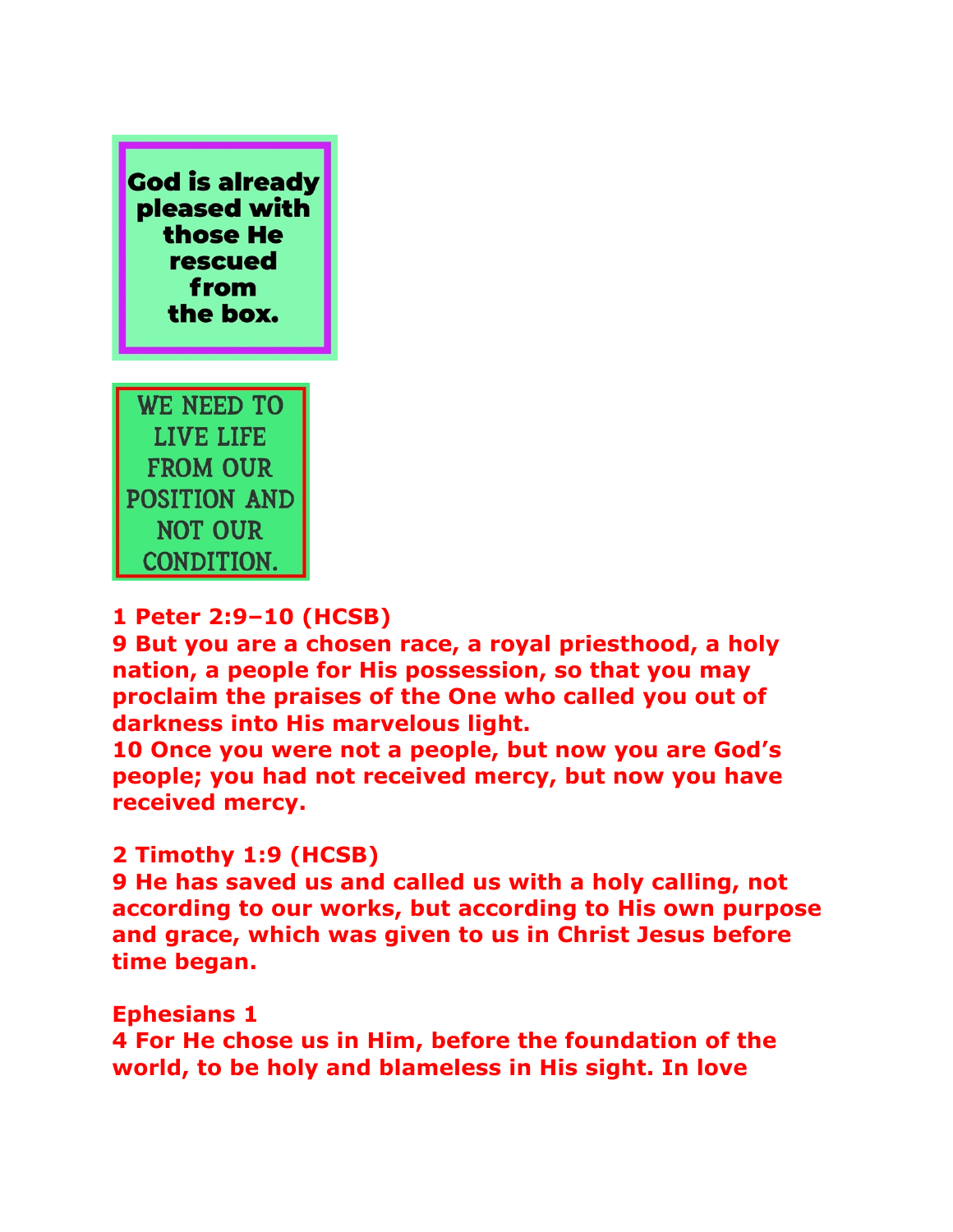**5 He predestined us to be adopted through Jesus Christ for Himself, according to His favor and will, 6 to the praise of His glorious grace that He favored us with in the Beloved.**





**Gal 5:1 Christ has liberated us to be free. Stand firm…**



**Galatians 5: (HCSB)**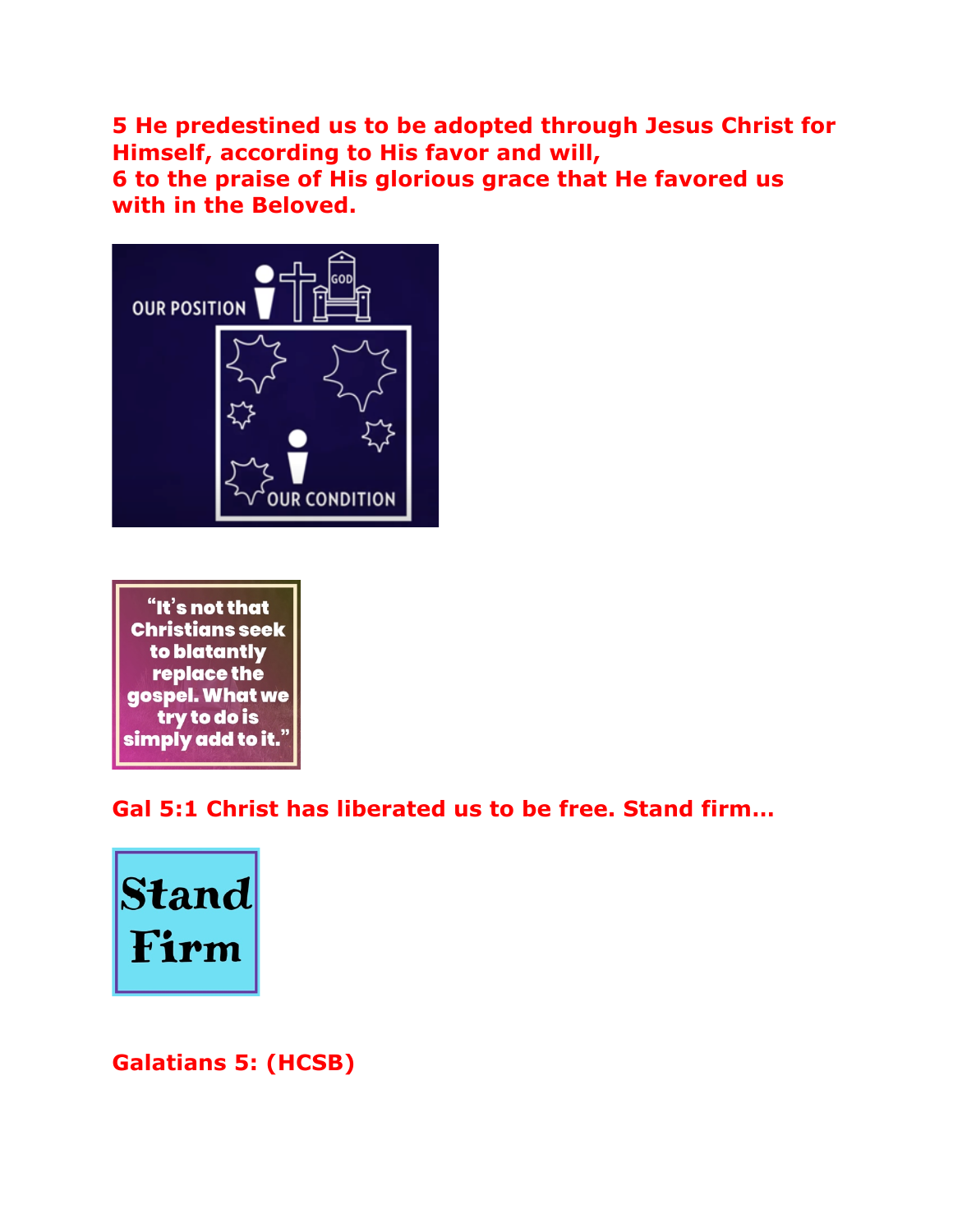**2 Take note! I, Paul, tell you that if you get yourselves circumcised, Christ will not benefit you at all.** 

**3 Again I testify to every man who gets himself circumcised that he is obligated to keep the entire law. 4 You who are trying to be justified by the law are alienated from Christ; you have fallen from grace.** 

**5 For through the Spirit, by faith, we eagerly wait for the hope of righteousness.** 

**6 For in Christ Jesus neither circumcision nor uncircumcision accomplishes anything; what matters is faith working through love.** 

**7 You were running well. Who prevented you from obeying the truth?** 

**8 This persuasion did not come from the One who called you.**

**9 A little yeast leavens the whole lump of dough.** 

**10 I have confidence in the Lord you will not accept any other view. But whoever it is that is confusing you will pay the penalty.** 

**11 Now brothers, if I still preach circumcision, why am I still persecuted? In that case the offense of the cross has been abolished.** 

**12 I wish those who are disturbing you might also get themselves castrated!**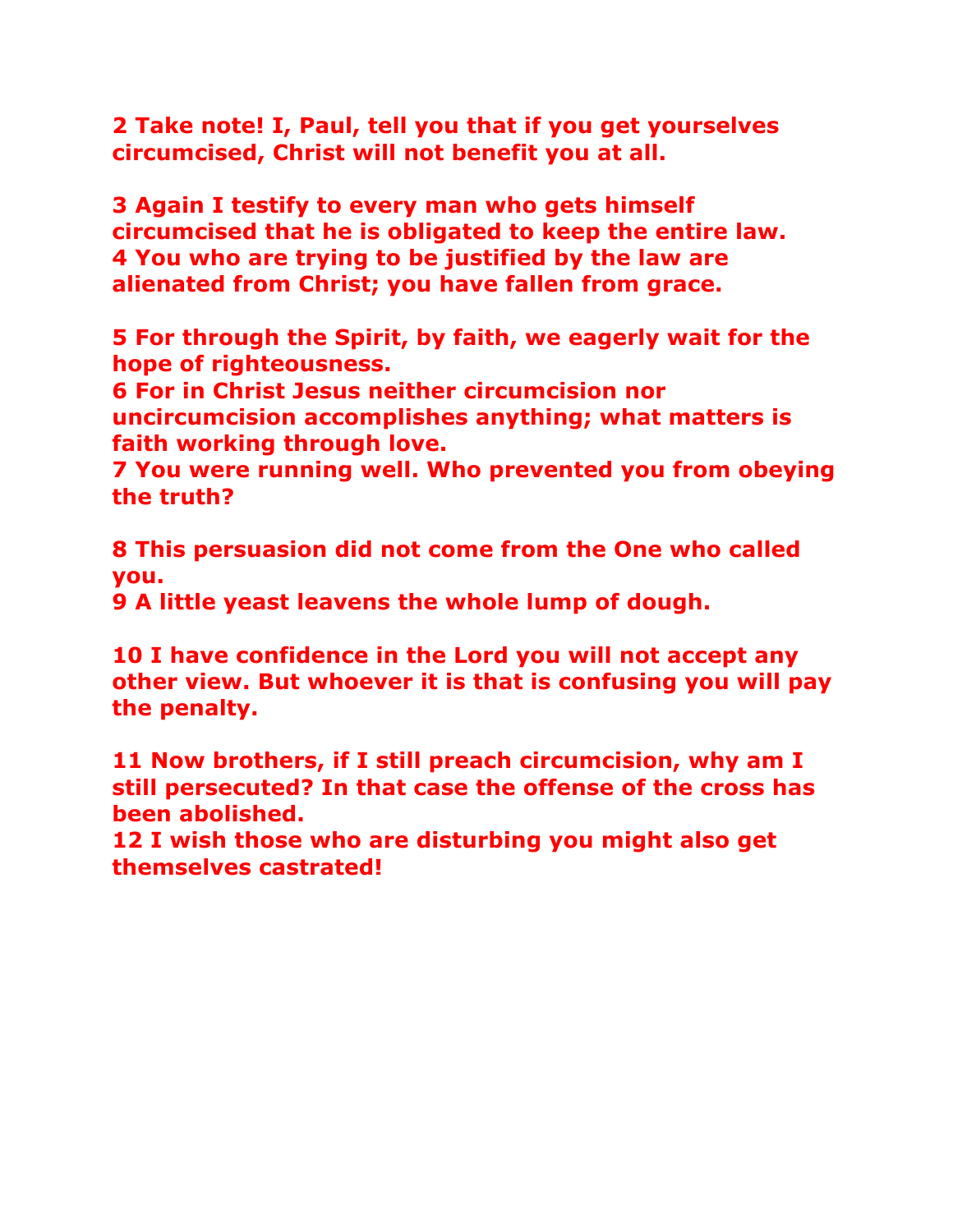**Since God the Father sees us like** Jesus - we should live in such a way that everyone else does too. The **people around us** need to see what Jesus looks like.





**Philippians 3:13-14 "Brothers, I do not consider that I have made it my own. But one thing I do: forgetting what lies behind and straining forward to what lies ahead, I press on toward the goal for the prize of the upward call of God in Christ Jesus."**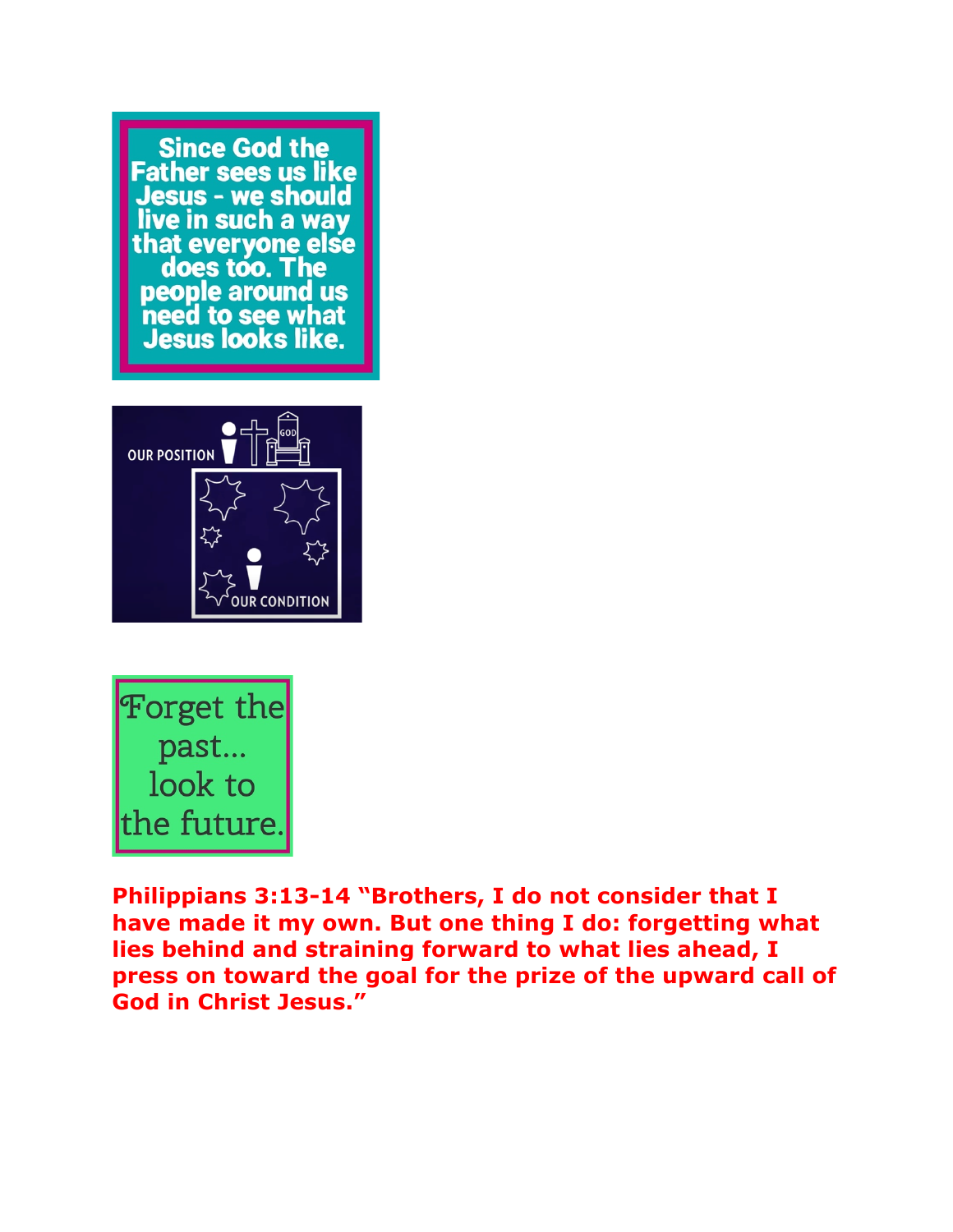**Paul is saying that** he is choosing not to dwell where God has already forgiven him: but. instead. he will constantly move forward to where **God is calling him.** 

**David – put each one of these on separate slides:**

*God doesn't condemn me.* **"Therefore, there is now no condemnation for those who are in Christ Jesus." Romans 8:1**

*My old is gone; I am new.* **"Therefore, if anyone is in Christ, he is a new creation; the old has gone, the new has come!" 2 Corinthians 5:17**

*My master is grace, not sin.* **"For sin shall not be your master, because you are not under law, but under grace." Romans 6:14**

*Jesus has set me free; therefore, I am free.* **"So if the Son sets you free, you will be free indeed." John 8:36**